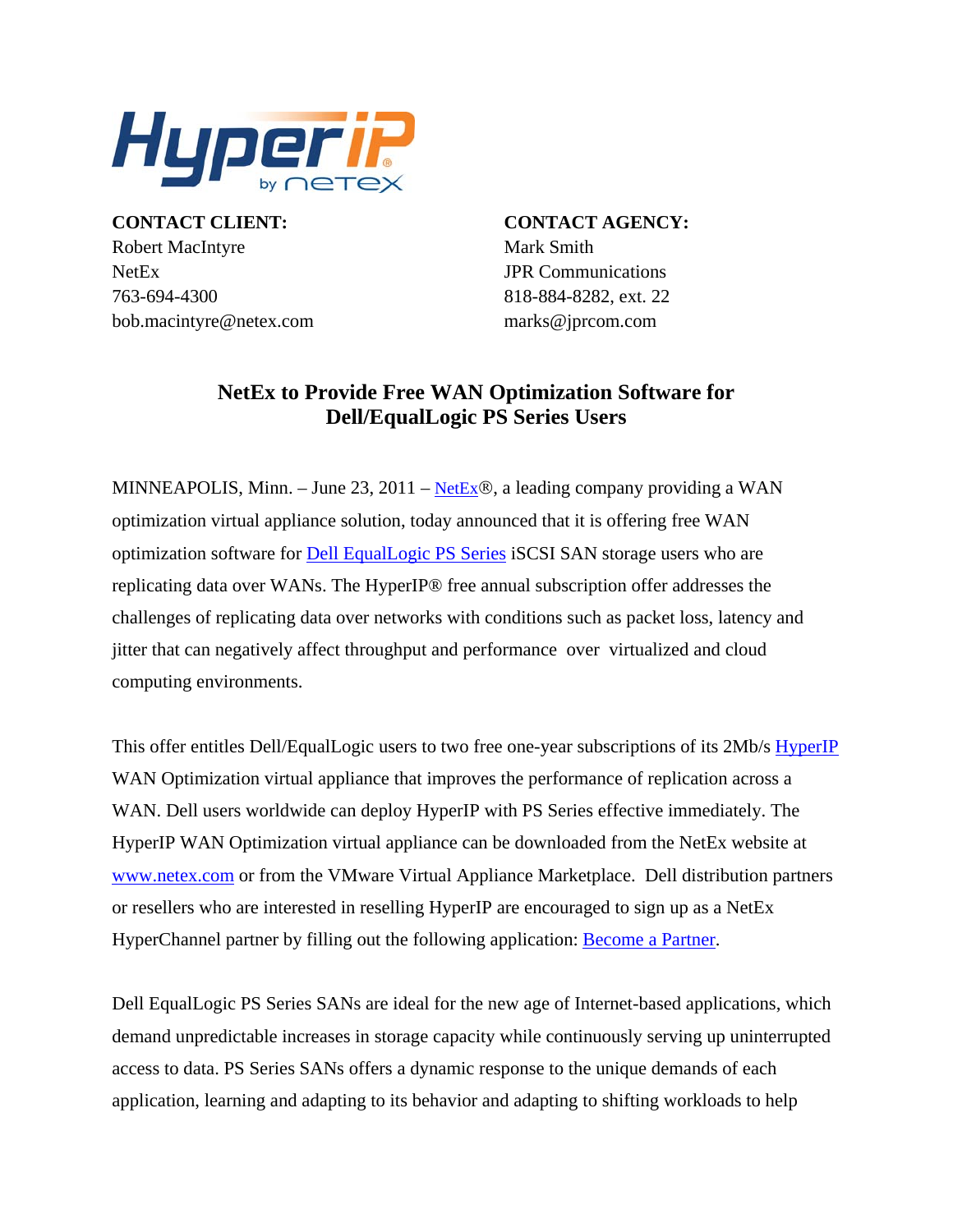ensure responsiveness and consistent uptime. Enterprise-class storage management capabilities are built in, including remote replication and thin provisioning.

In a survey prepared by [TechValidate,](http://www.techvalidate.com/) a third-party research firm that generates real-world data on technology products and services based on surveys of users, a Dell EqualLogic customer reduced replication, backup, and migration times by 60 to 90 percent using HyperIP. <http://www.techvalidate.com/product-research/netex-hyperip/case-studies/C40-E27-A60>

 For more information on the use of HyperIP with Dell EqualLogic iSCSI SANs, click [HyperIP](http://www.netex.com/files/6713/0875/2434/HyperIP_Dell%20EqualLogic%20APPnote%20Ver1.pdf)  [Application Note for Dell EqualLogic.](http://www.netex.com/files/6713/0875/2434/HyperIP_Dell%20EqualLogic%20APPnote%20Ver1.pdf)

"Time and time again, we have proven how HyperIP WAN optimization virtual appliances speed backup and replication applications, and Dell's EqualLogic PS Series is an ideal platform for demonstrating this to a new class of customers," said Robert MacIntyre, Vice President, Business Development and Marketing at NetEx. "When data, or virtual systems, must be transferred between locations as in a DR test scenario, users will find that HyperIP delivers a significant performance boost."

This program will be available through July 2012.

NetEx's award-winning [HyperIP](http://www.netex.com/) WAN optimization virtual appliance is a [VMware Ready](http://vmblog.com/archive/2010/05/03/netex-hyperip-achieves-vmware-ready-status.aspx) solution, ideal for moving large data sets across WANs securely, swiftly and seamlessly. Patentpending technology accelerates data replication and file transfers by aggregating multiple applications over a shared connection, and mitigating network conditions that lead to poor application performance and throughput. HyperIP supports a full range of data management applications, including backup, replication and business continuance/disaster recovery (BC/DR). NetEx offers HyperIP for cloud infrastructures as a software-only configuration, enabling customers to quickly deploy a WAN accelerator into their existing [VMware](http://www.vmware.com/appliances/directory/155643) infrastructures.

**FollowNetEx: B F** You **Mbe**